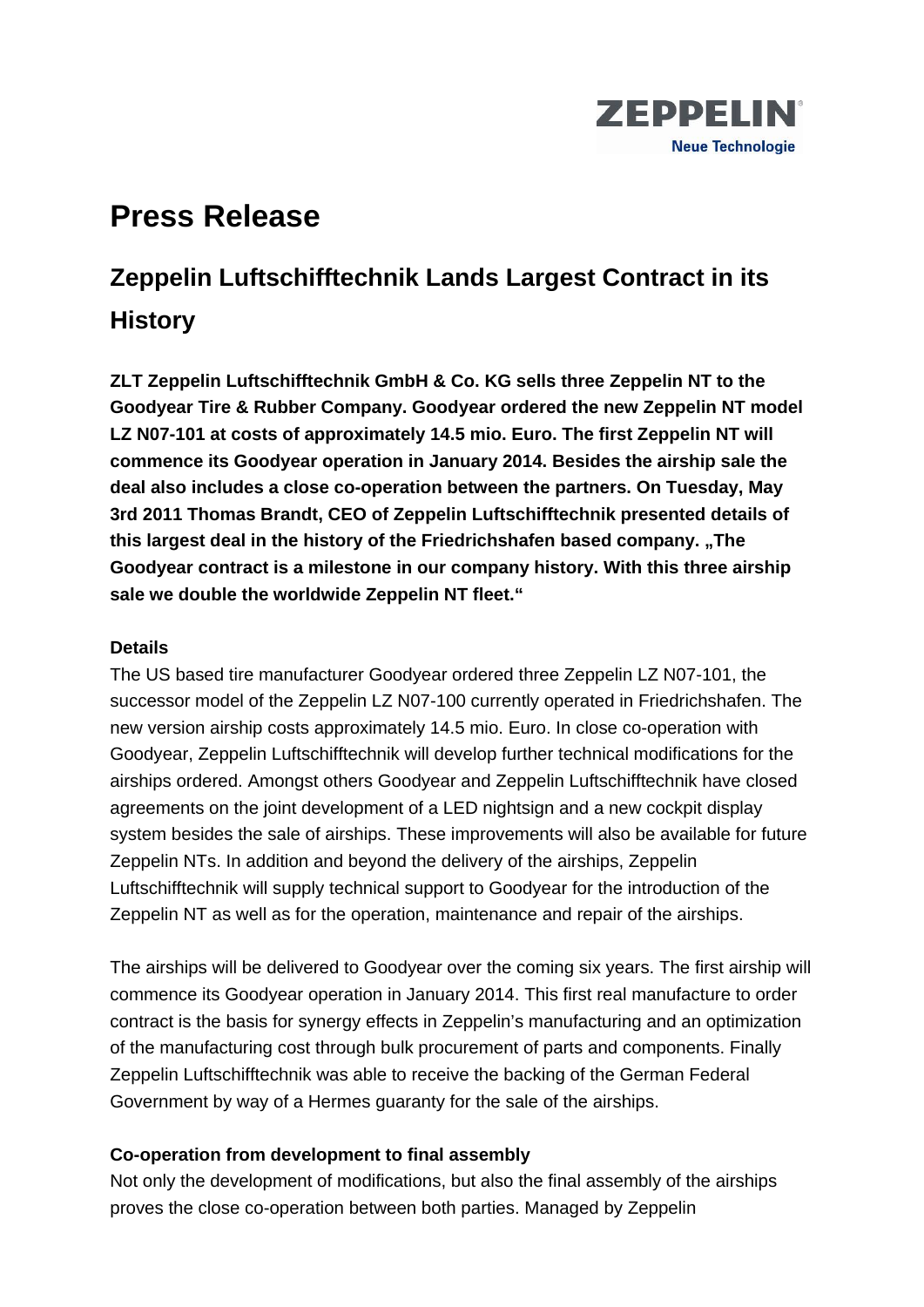

Luftschifftechnik, the three airships will be assembled by Zeppelin and Goodyear airship teams at Goodyear's Wingfoot lake airship hangar near Akron, Ohio; there the airships will also perform their first flight. Procurement and production will be managed in Friedrichshafen. Parts and components will be preassembled by Zeppelin Luftschifftechnik before shipment to Akron Ohio. This joint project recalls memories of the successful co-operation between the German and American airship builders in the Goodyear-Zeppelin Corporation (1923-1940). This time the co-operation is based on a close teaming in the context of Goodyear's purchase of Zeppelin NT airships but not a joint venture.

# **Goodyear decides for Zeppelin NT quality**

As Goodyear's fleet of airships has been a fleet of blimps for decades, Goodyear's decision for the Zeppelin NT is prove for the excellent properties of the Zeppelin NT. In addition, Thomas Brandt sees Goodyear's' decision for the Zeppelin NT as honor as well. "Since 1925 Goodyear has continuously been manufacturing and operating fleets of airships became the leader in Blimps in the airship industries. The decision for our airship makes the Zeppelin NT the leading product in its industry." With the expiry of the type certificate for the Goodyear Blimps "Spirit of America", "Spirit of Goodyear" and ..Spirit of Innovation" the Zeppelin NT will then be flying from Goodyear's US airship bases in Ohio, California and Florida. Goodyear has no intention for commercial passenger flying, but will utilize the Zeppelin NT for its own corporate advertising and VIP passenger flights to support local and national charities.

Andreas Brand, Lord Mayor of Friedrichshafen and chairman of the board of the Zeppelin Foundation is happy about revival of the cooperation of both industry leaders. "Almost 90 years ago Goodyear and Zeppelin bundled their competence and built the most innovative airships of their time. This cooperation will again set new standards." The entry into service of the Goodyear Zeppelin NTs doubles Zeppelin Luftschifftechnik's market presence with the Zeppelin NT. Thomas Brandt sees the potential further sales: "This contracts bears the potential to further establish the Zeppelin NT in the skies and also strengthen the Zeppelin NT operation at it's home base in Friedrichshafen."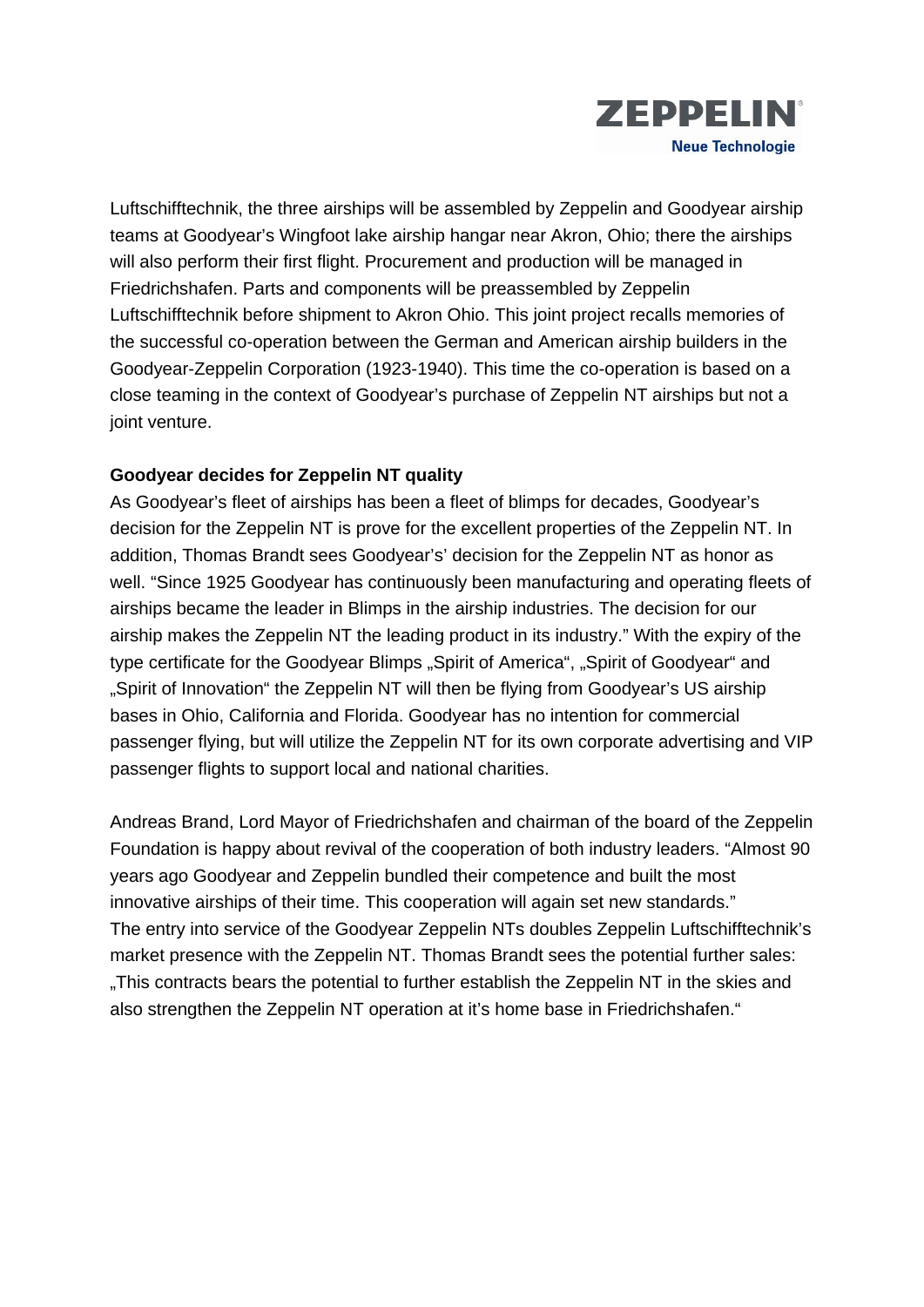

### Photos:



Caption:

Visual foretaste: The Zeppelin NT with Goodyear Branding during a charter tour through the Benelux states in summer 2010. Photo: Chris Schotanus



Caption:

Visual foretaste: The Zeppelin NT at it's home Base the Zeppelin hangar in Friedrichshafen, Germany in summer 2010. The airship was branded by Goodyear during a charter tour through the Benelux states. Photo: ZLT

## FOR IMMEDIATE RELEASE.

#### **ZEPPELIN NT**

The Zeppelin NT is at present the only type-certificated airship with a rigid framework of aluminium and carbon-fibre frames and longerons. Engines, empennages and the cabin are mounted directly on to this rigid internal structure, thus ensuring that the Zeppelin NT offers the highest levels of safety, comfort and performance. With a length of 75 m and a volume of 8,450 m<sup>3</sup> the Zeppelin NT 07 is the largest semi-rigid airship in the world today. The airship is powered by three independent engines, each with 200 hp and a swivelling propeller as well as an additional lateral propeller driven by the rear engine. The cockpit is equipped with full fly-by-wire flight controls. These characteristics open a wide field of application to the Zeppelin NT: passenger flights, aerial advertising, scientific platform for research project, homeland security and media and surveillance missions. The Zeppelin NT, LZ N07-101, has full IFR equipment and is certified by LBA, FAA and EASA for commercial VFR (including night flight), single pilot operation in the commuter category, carrying up to 15 passengers. Since 1997 four Zeppelin NT were built with currently two Zeppelin NT in service: In Friedrichshafen the Deutsche Zeppelin-Reederei operates the airship christened "Baden-Württemberg" und Airship Ventures the "EUREKA" in Moffet Field, San Francisco, USA.

#### **ZLT ZEPPELIN LUFTSCHIFFTECHNIK GMBH & CO KG**

ZLT Zeppelin Luftschifftechnik GmbH & Co KG was founded in 1993 and is based in Friedrichshafen at Lake Constance, the historical Zeppelin city of Germany. The object of the company comprises the development, manufacturing and marketing of Zeppelins of New Technology. In June 2001, the receipt of the type certification for the Zeppelin NT and the certification for ZLT Zeppelin Luftschifftechnik GmbH & Co KG as an airship manufacturing company laid the foundations for the future of airship manufacturing in Friedrichshafen. The Deutsche Zeppelin-Reederei GmbH (DZR) was founded as an operating company for the Zeppelin NT on 15 August, 2001. The DZR is a fully-owned subsidiary of the ZLT and operates the Zeppelin airships, comparable to an airline in conventional air traffic, and accounts for the training of Zeppelin airship pilots.